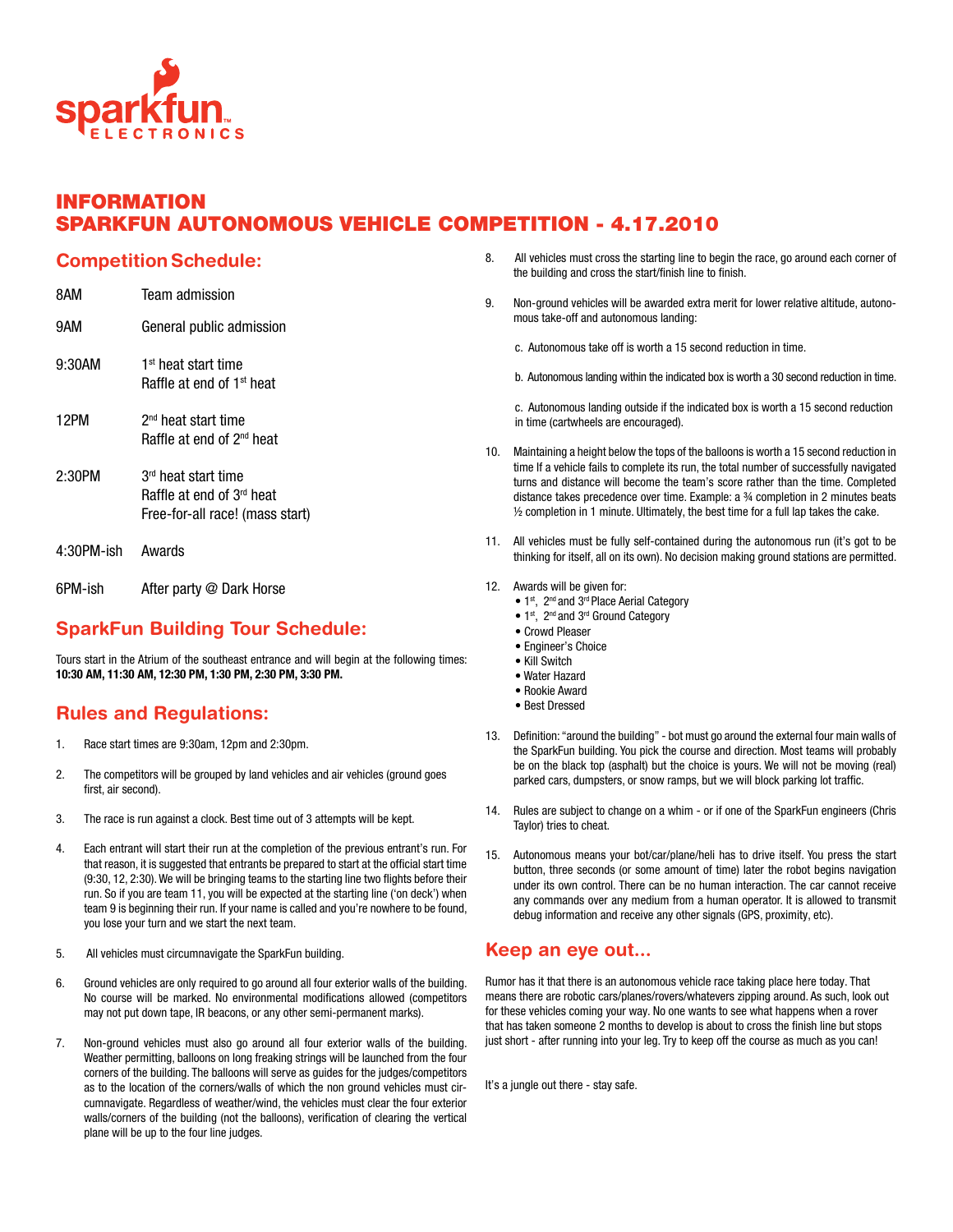### Map from Sparkfun to The Dark Horse:



### After Party

After the competition, at approximately 6pm, you are cordially invited to join SparkFun staff at The Dark Horse – one of the local watering holes. This is an open invite, so bring whoever you want – though keep in mind it is a bar. The address is 2922 Baseline Road, Boulder, CO, 80303. Here is directions on how to get there from SparkFun:

- 1. Head east on Longbow Dr. toward 63rd St 0.2 mi
- 2. Turn left at 63rd St 0.8 mi<br>3. Turn left at CO-119/Diagona
- 3. Turn left at CO-119/Diagonal Hwy/Longmont Diagonal Hwy 3.1 mi
- 4. Continue onto CO-157 S/Foothills Pkwy 3.0 mi
- 5. Turn right at Baseline Rd 1.1 mi
- 6. Turn left at 30th St

Destination will be in the parking lot behind the McDonalds.